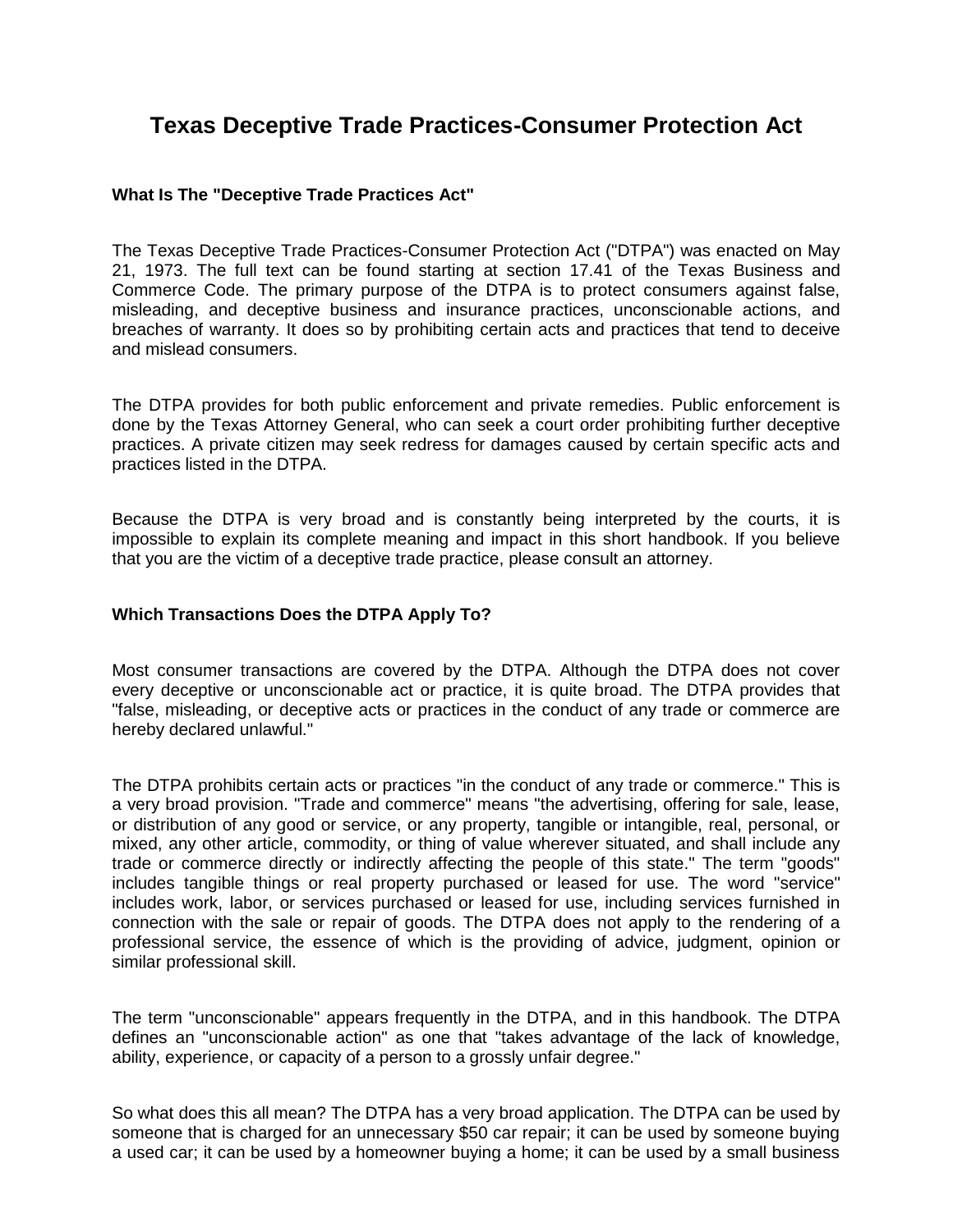purchasing materials; it can be used by a business buying a \$400,000 franchise; and it can be used in all transactions in between. Simply put, the DTPA was enacted to protect consumers in small transactions and businesses in rather large transactions.

# **Who Is Entitled To Protection Under the DTPA?**

Other than the Texas Attorney General, only consumers are allowed to file under the DTPA. The phrase "consumer" means an individual, partnership, corporation, or governmental entity who seeks or acquires by purchase or lease any goods or services. It does not cover a business consumer that has assets of \$25 million or more or that is owned or controlled by a corporation or entity with assets of \$25 million or more.

# **The Element of Knowledge or Intent**

The DTPA makes many practices illegal without requiring proof that the defendant intended to do something wrong or illegal. Unless the section involved requires otherwise, the consumer is not required to prove that the defendant ": intentionally" or "knowingly" violated the DTPA. This makes it easier to prove a violation of the DTPA, and provides a strong incentive for sellers of goods and providers of services to refrain from engaging in the prohibited acts and practices.

Nevertheless, the DTPA provides that if a defendant acts "intentionally," the judge or jury may award the consumer "additional damages" in an amount not exceeding three times the actual damages suffered by the consumer.

# **What Is Included Within the "Laundry List" of Acts and Practices Made Illegal by the DTPA?**

The DTPA contains a "laundry list" of specific practices that are prohibited. This laundry list is found in section 17.46(b) of the Texas Business and Commerce Code. It contains 27 acts that violate the DTPA and for which consumers may sue, if the consumers relied on the act to their detriment. These twenty-five acts are described on the following pages.

## **(1) Passing off goods or services as those of another.**

It is illegal to advertise or represent goods or services under a different company than the company in which the good or services were made.

## **(2) Causing confusion or misunderstanding as to the source, sponsorship, approval, or certification of goods or services.**

This section prohibits acts that tend to confuse consumers. First, this section prohibits acts that tend to cause confusion regarding the source of goods or services. This section is broader than section (1) because the consumer need not prove that the defendant was actually "passing off" goods or services as those of another. Instead, all the consumer must show is that the defendant caused confusion regarding the source of the goods or services.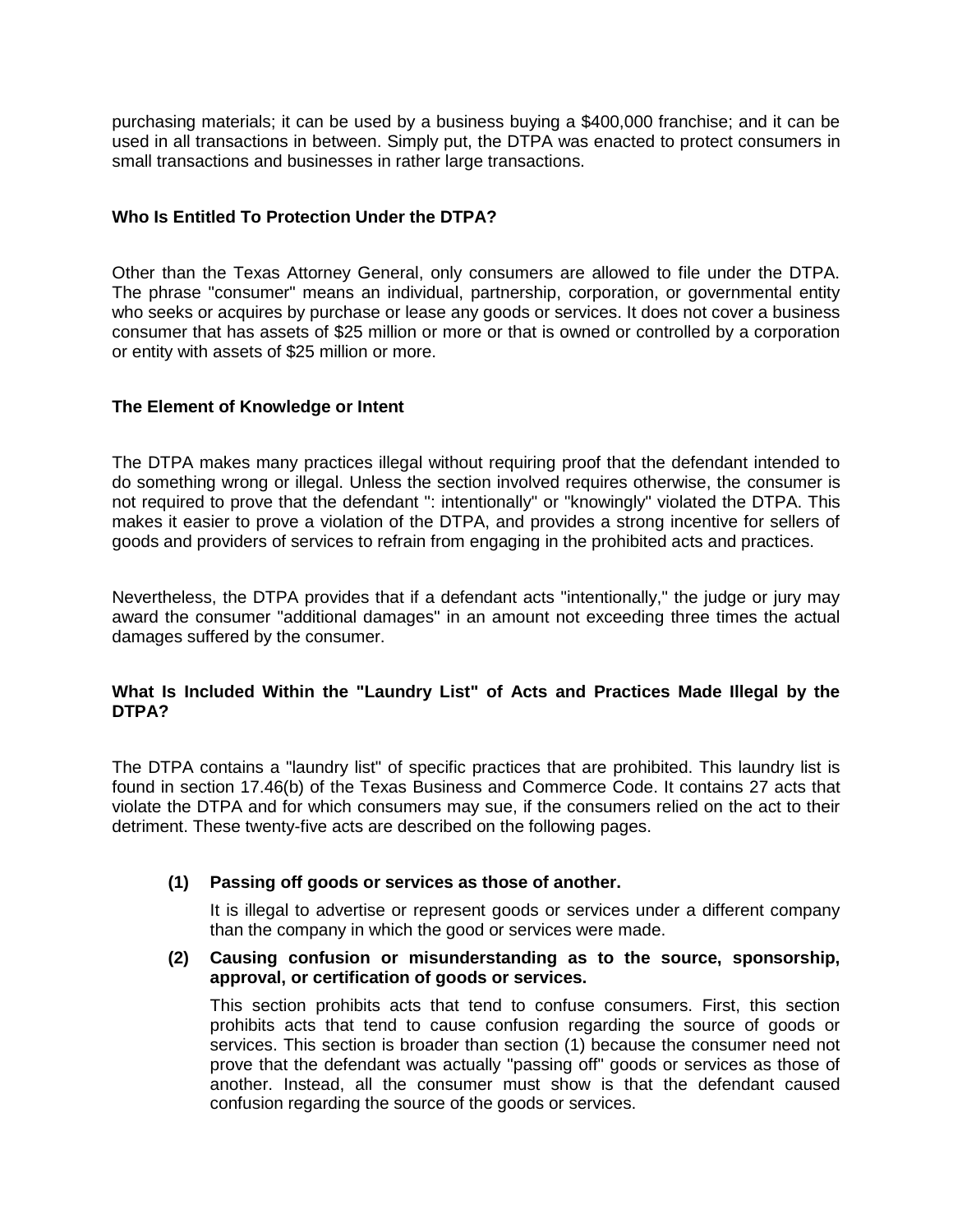This section also prohibits acts that cause confusion regarding the sponsorship, approval, or certification of goods or services. It prohibits people from representing a product has the approval of an organization that has not really approved it. Certification is a formal process that often has significant meaning to consumers. Examples of certification includes various seals of approval, such as the Good Housekeeping Seal and the U.L. or Underwriters Laboratories certification for electrical products.

## **(3) Causing confusion or misunderstanding as to affiliation, connection, or association with, or certification by, another.**

This section prohibits acts or practices that cause confusion regarding the affiliation or relationship between the seller of goods or the provider of services and some other organization or person. For example, this section prohibits business owners from giving the impression that their company is closely connected with another business or with the state government or an agency of the state government.

# **(4) Using deceptive representatives or designations of geographic origin in connection with goods or services.**

This section prohibits people from stating that products come from a certain country or location when, in fact, they did not. This would include stating falsely that a certain wine is from France, a fine watch was made in Switzerland, or a certain coffee is made from beans grown in Columbia.

## **(5) Representing goods or services that claim to have sponsorship, approval, characteristics, ingredients, uses, benefits, or quantities but do not or a person claiming to have a sponsorship, approval, status, affiliation or connection but does not.**

This section has two main parts: one concerning misrepresentations about goods or services and the other concerning misrepresentations about authority.

It is illegal to represent that goods and services have sponsorship or approval when they do not. This is similar to section (2) above. It is also illegal to represent that goods and services have characteristics, ingredients, uses, benefits, or quantities that they do not. For example, it is illegal to represent that a product is made out of steel when it is really made out of aluminum. Moreover, this provision forbids a salesman from telling you that goods have features that they do not have or that the goods can do things that they cannot do.

Misrepresentations about quantities include misstating the number of acres being sold in a real estate transaction and misstating the number of items contained in a box of candy. Misrepresentations about benefits of goods or services include misrepresentations about the ailments that a medicine can cure and the effect upon one's self after only three visits to a health spa. Misrepresentations about ingredients include stating that a product contains vegetable fat when it really contains animal fat.

This section also prohibits misrepresentations regarding the sponsorship, approval, status, or affiliation of an individual. It prohibits misleading and false statements about the nature and authority of a person. For example, an accountant may not claim to be a Certified Public Accountant if that person has not taken and passed the CPA exam. Also, physicians may not represent themselves as qualified specialists when they are not.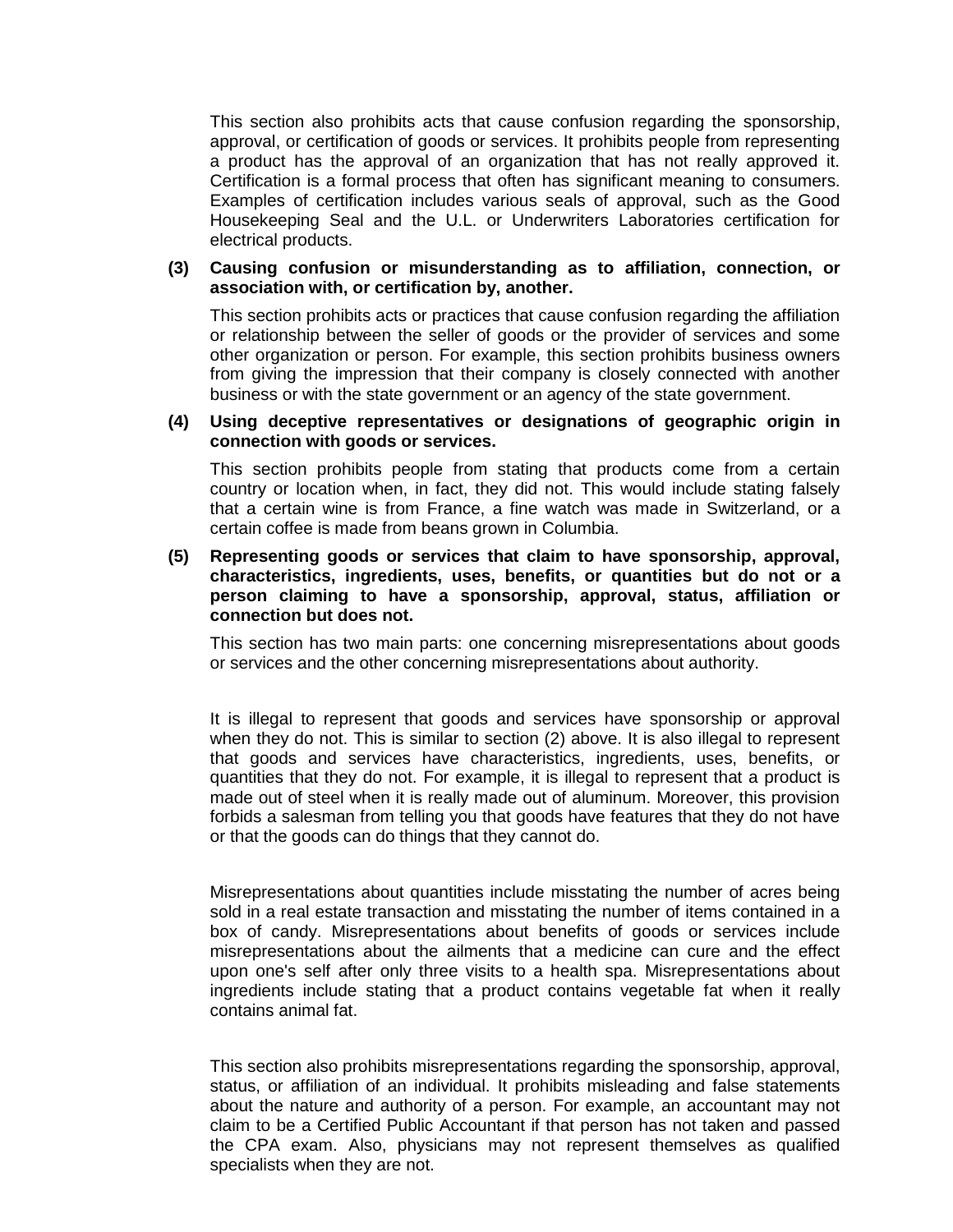# **(6) Representing that goods are original or new if they are deteriorated, reconditioned, reclaimed, used, or second-hand.**

This section prohibits sellers from passing off secondhand or reconditioned goods as new. This section affects many types of goods which might be sold, used on a trial basis, returned and then resold again as "new." The Federal Trade Commission has guidelines regarding the amount of prior use that is allowed before a good can no longer be sold or advertised as "new."

# **(7) Representing that goods or services are of a particular standard, quality, or grade, or that goods are of a particular style or model, if they are of another.**

This section covers statements made to induce a consumer to choose a certain item. It prohibits misrepresentations concerning certain specific quality or model designations. A very general statement, such as "this is a high quality product" or "this is a top-of-the-line model" may not violate this section, even if the good is of poor quality because the representation is too broad and too vague. But the statement that meat being sold is U.S. Choice when, in fact, it is only U.S. Good, or that certain electrical wiring or equipment has a wattage rating of 1000 when, in fact, the rating is 700, is probably a violation.

#### **(8) Disparaging the goods, services, or business of another by false or misleading representations of facts.**

A seller may not attempt to get your business by putting down a competitor, unless the negative comments are true. If a salesperson starts disparaging a competitive product, ask for proof to support the negative comments.

## **(9) Advertising goods or services with intent not to sell them as advertised.**

This section prohibits advertisers from using misleading advertisements to attract business. Perhaps the oldest technique of this kind is the so-called "bait and switch" -- a seller advertises a certain low-priced item but when a customer tries to buy that item, the seller talks the customer into buying a more expensive item by claiming that the lower-priced item is out of stock or is inferior.

## **(10) Advertising goods or services with intent not to supply a reasonable expectable public demand, unless the advertisement disclosed a limitation of quantity.**

This section is designed to prevent one of the main methods by which unscrupulous sellers have employed the "bait and switch" technique. Some businesses advertise a certain product at a very low price, when in fact they have only a limited quantity of that product in stock. For example, a consumer enters a store specifically to purchase the advertised item ("bait") and the sales clerk tells them they're out of the item and suggests ("switch") a better product that just happens to be available. Sellers can avoid liability under this section by advertising the number of items on sale, or by indicating that quantities are strictly limited and that purchasers will be satisfied on a first-come-first-serve basis

This section is also violated when a store with several outlets in the same metropolitan area fails to disclose that the sale item can be found only in one of its stores.

**(11) Making false or misleading statements of fact concerning the reasons for, existence of, or amount of price reductions.**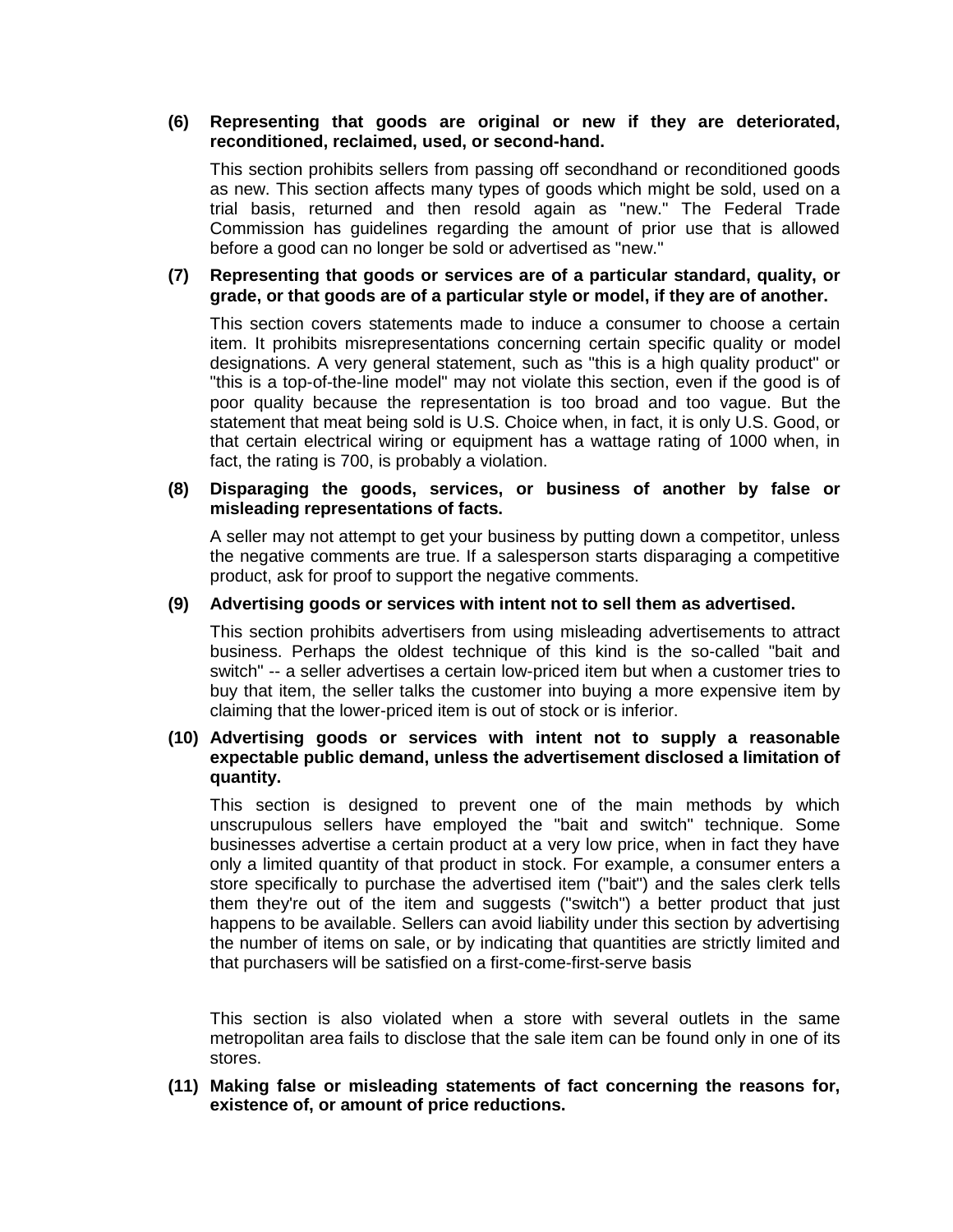This section has three parts. The first prohibits misleading advertisements about the reasons for price reductions; for example, a store that advertises "going out of business sales" every few months.

The second also prohibits misleading statements about the existence of price reductions. A seller cannot advertise that prices are being reduced by 50 percent unless the item has previously been offered by the same seller at the stated regular price. Likewise, sellers cannot advertise that prices are marked 50 percent off suggested retail price unless the representation is accurate.

The third prohibits misrepresentations about the amount of price reductions. When a seller advertises "X percent lower prices," those representations must be true.

#### **(12) Representing that an agreement confers or involves rights, remedies, or obligations which it does not have or involve, or which are prohibited by law.**

This section prohibits misrepresentations or false statements about a written contract. For example, a seller may not state that a contract contains a full warranty or a right to return the product when the contract does not have such a warranty or right. Similarly, when a person attempts to return a product based on the warranty, the seller cannot tell a consumer that the contract does not contain such a warranty. This provision is also violated when a seller sends threatening letters to a buyer claiming that the seller may repossess the property or force the forfeiture of the prior payments made for the goods when, in fact, the agreement confers no such rights. It is important to note that this section covers false statements regarding the rights conferred by the agreement or contract that are made at the time of the contract and even those statements that are made after the contract or sale has been signed or taken place.

#### **(13) Knowingly making false or misleading statements of fact concerning the need for parts, replacement, or repair service.**

This section prohibits repairpersons from representing that certain work or parts are needed when they are not. To violate this section the repairperson must have made the misrepresentation "knowingly." This is required because there may be honest differences of opinion regarding the need for some repairs.

## **(14) Misrepresenting the authority of a salesperson, representative, or agent to negotiate the final terms of a consumer transaction.**

This section is designed to prevent salespeople from misrepresenting their ability to commit their employer to the terms of a purchase contract. For example, it is illegal for automobile salespeople to agree to sell a car for a certain price, say that they need to check with their boss, and then say that the boss will not agree to that price, but will agree to a price of \$500 higher.

# **(15) Basing a charge for the repair of any item in whole or in part on the quantity or warranty instead of on the value of the actual repairs made or work to be performed on the item without stating separately the charges for the work and the charges for the warranty or guaranty, if any.**

If a seller is going to charge an additional amount of money for a certain guaranty or warranty, over and above the actual charge for the part or labor involved, the seller must disclose that charge separately and clearly.

## **(16) Disconnecting, turning back, or resetting the odometer of any motor vehicle so as to reduce the number of miles indicated on the odometer gauge.**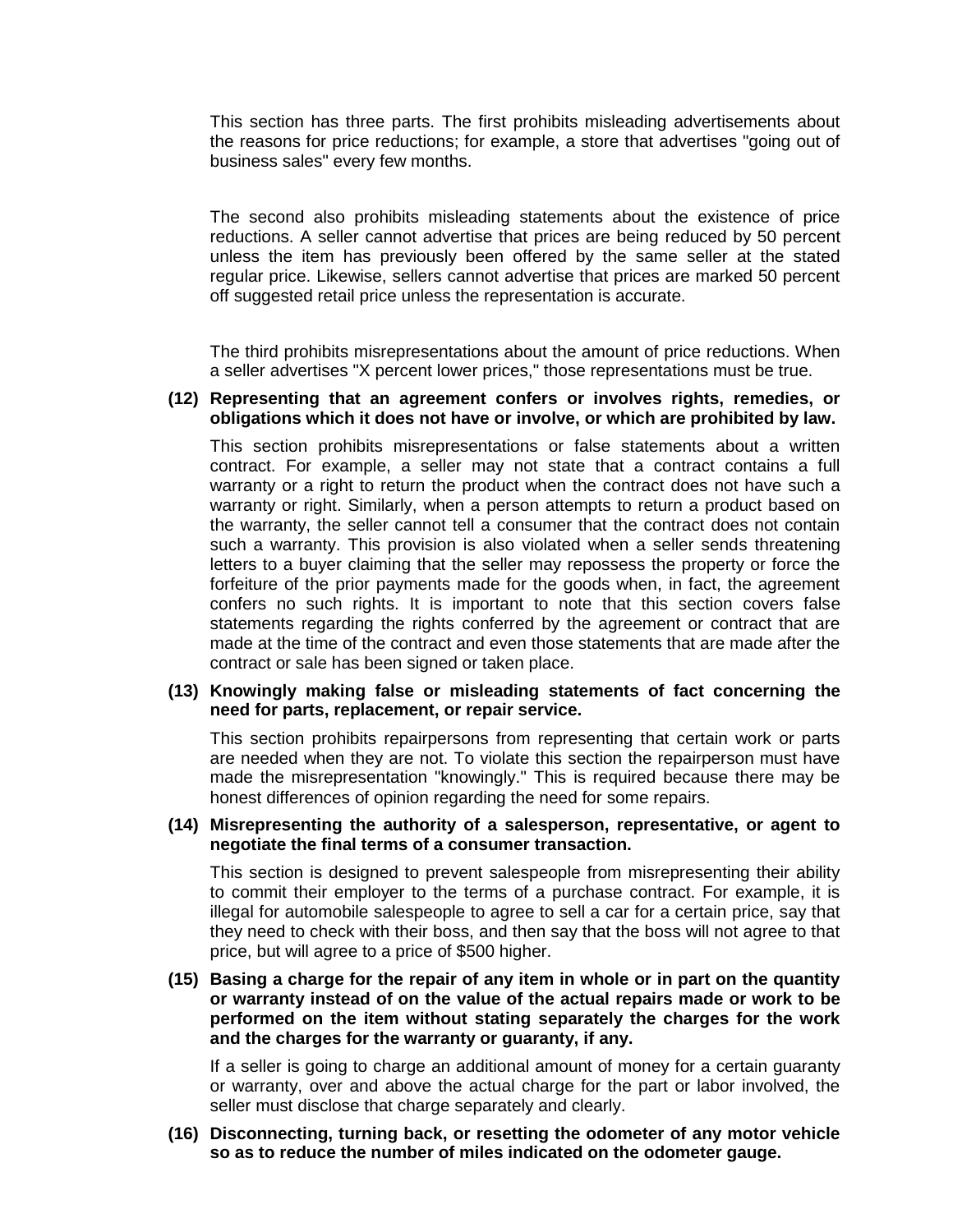It is illegal to tamper with the odometer on any motor vehicle and thereby reduce the apparent number of miles on the vehicle when it is sold.

## **(17) Advertising of any sale by fraudulently representing that a person is going out of business.**

This section is similar to section (11). Under this section, it is illegal for any person to advertise "fraudulently," with knowledge that the statement is false and with intent that a person seeing the advertisement will rely upon such false representation, that the seller is going out of business. All that is necessary to constitute a violation of this section is a false statement that the seller is going out of business.

- **(18) Advertising, selling, or distributing a card which purports to be a prescription drug identification card issued under Section 4151.152, Insurance Code, in accordance with rules adopted by the commissioner of insurance, which offers a discount on the purchase of health care goods or services from a third party provider, and which is not evidence of insurance coverage, unless:**
	- (A) the discount is authorized under an agreement between the seller of the card and the provider of those goods and services or the discount or card is offered to members of the seller;
	- (B) the seller does not represent that the card provides insurance coverage of any kind;and
	- (C) the discount is not false, misleading, or deceptive.
- **(19) Using or employing a chain referral sales plan in connection with the sale, or offer to sell, of goods, merchandise, or anything of value, which uses the sales technique, plan, arrangement, or agreement in which the buyer or prospective buyer is offered the opportunity to purchase merchandise or goods and, in connection with the purchase, receives the seller's promise or representation that the buyer shall have the right to receive compensation or consideration in any form for furnishing to the seller the names of other prospective buyers if receipt of the compensation or consideration is contingent upon the occurrence of an event subsequent to the time the buyer purchases the merchandise or goods.**

The chain-referral sales device has been used in many different forms, including promotions of swimming pools, home siding installation, and home encyclopedia sales. An unreasonable price that the consumer normally would not pay for the merchandise is somehow made acceptable by the promise that the buyer will receive a price reduction for each prospective buyer whose name and address is supplied to the seller. A crafty salesperson using this technique will create the impression that consumers are going to get some kind of tremendous discount after all the people whom they have listed as prospects are contacted by the seller, without disclosing to the buyers that they will get these discounts only if certain things happen after they have committed himself to the transaction. Usually, the buyers are given the impression that they are going to get credit for all of the sales, but then none of the sales occur and the consumers are stuck with higher prices.

**(20) Representing that a guaranty or warranty confers or involves rights or remedies which it does not have or involve; provided however, that nothing in this subchapter shall be construed to expand the implied warranty or merchantability as defined in Section 2.314 and 2.318 of the Business and Commerce Code to involve obligations in excess of those which are appropriate to the goods.**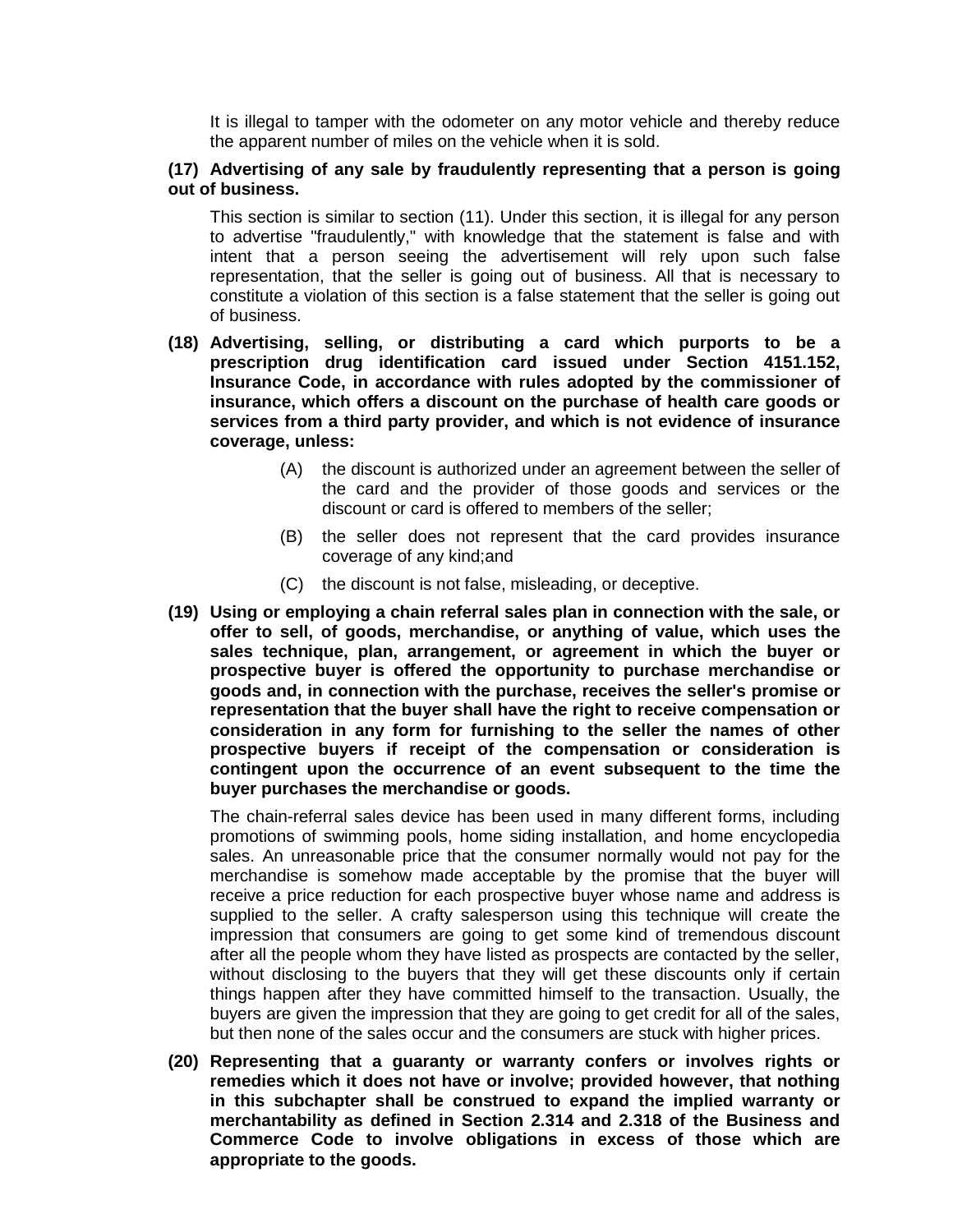If a salesperson says that you have certain warranty rights when you purchase an item, and you later discover you have no warranty rights, this section probably has been violated.

- **(21) Promoting a pyramid promotional scheme, as defined by Section 17.461.**
- **(22) Representing that work or services have been performed on, or parts replaced in, goods when the work or services were not performed or the parts replaced.**

While section (13) prohibits persons from "knowingly" making false or misleading statements concerning the need for parts, replacement, or repairs, this section requires no proof of knowledge or intent. Instead, it is illegal for a repair shop or service person to tell you that certain parts have been replaced or certain services have been performed, when they have not.

**(23) Filing suit founded upon a written contractual obligation of and signed by the defendant to pay money arising out of or based on a consumer transaction for goods, services, loans, or extensions of credit intended primarily for personal, family, household, or agricultural use in any county other than in the county in which the defendant resides at the time of the commencement of the action or in the county in which the defendant in fact signed the contract; provided however, that a violation of this section shall not occur where it is shown by the person filing such suit he/she neither knew nor had reason to know that the county in which suit was filed was either the county in which the defendant resides at the commencement of the suit nor the county in which the defendant in fact signed the contract.**

This section prohibits "distant forum abuse." Companies sometimes make a promissory note payable in a city far away from the place where the consumer resides. To fall under this section, you must have signed a "written obligation," such as a contract, invoice, or promissory note. Also, the transaction must be a "consumer transaction," which includes purchases and loans or extensions of credit. The key factor in determining whether a transaction is a "consumer transaction" is whether the money loaned or the goods or services provided are "intended primarily for personal, family, household or agricultural use." If you bought a car for personal or family use in El Paso, or a television set for household use in Houston, and you live in one of those counties, you cannot be sued in Dallas for the unpaid balance on those purchases, even if the documents that you signed state that your payments are due and payable in Dallas, Dallas County, Texas.

## **(24) The failure to disclose information concerning goods or services known at the time of the transaction and was used to induce the consumer into a transaction whom otherwise would not have entered had the information been disclosed.**

This section prohibits a seller from failing to disclose information known by the seller at the time of the transaction if such withholding of information is intended to induce the consumer into a transaction, and if the information is such that had the consumer known it at the time of the transaction, the consumer would not have made the purchases. However, if the information which is not disclosed by the seller would be unimportant to the consumer, or if the seller does not intend to induce the consumer to make the purchase by such omission, there is no violation of the statute. For example, the section may be violated by a homeowner or real estate agent who knows that the home has foundation damage but fails to disclose that to a potential buyer, or when an auto dealer knows that a car has been in a wreck and fails to disclose that to the potential buyer.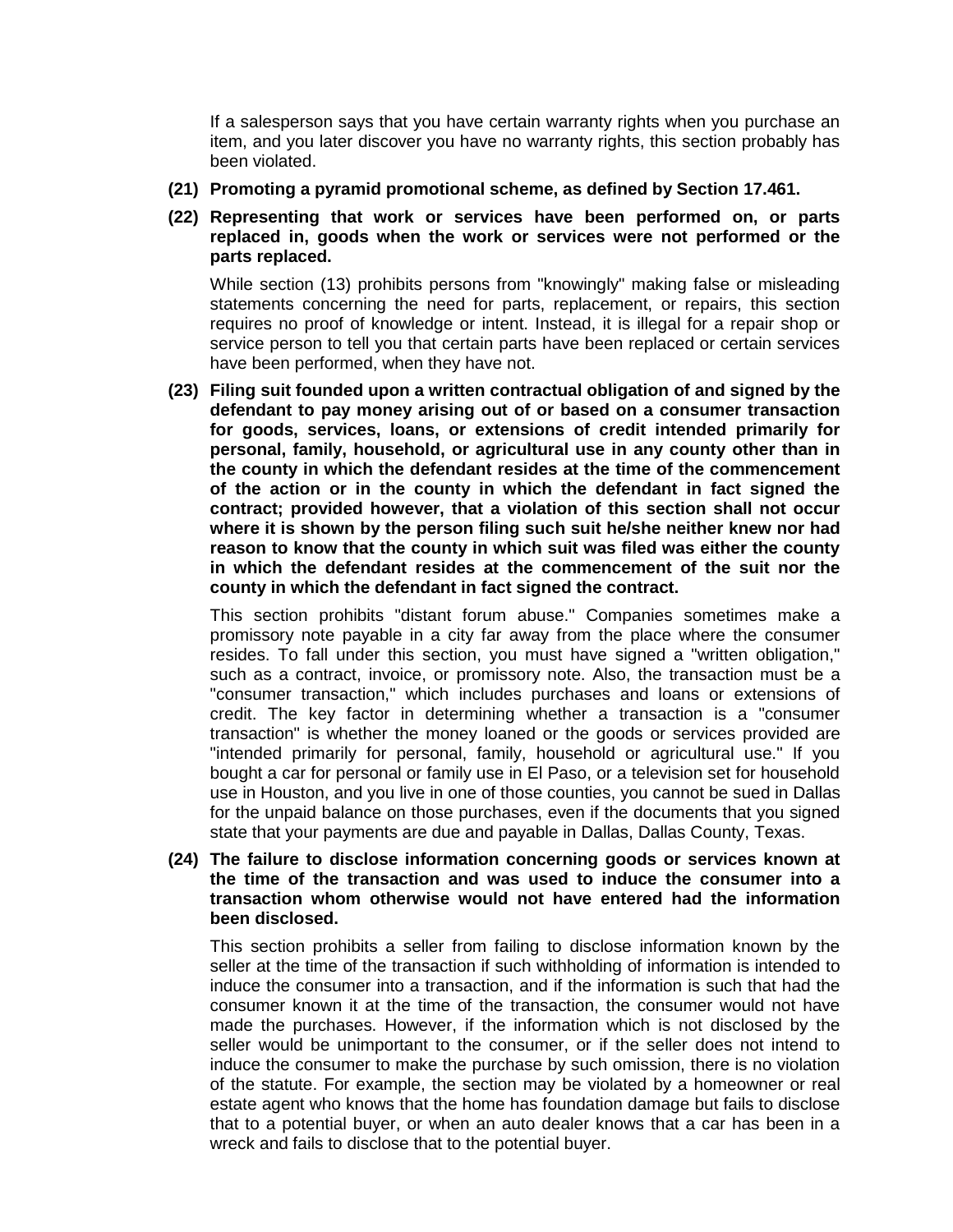**(25) Using the term "corporation," "incorporated," or an abbreviation of either of those terms in the name of a business entity that is not incorporated under the laws of this state or another jurisdiction.**

A company cannot state or indicate that it is a corporation if it is not. For example, a company that is not a corporation cannot call itself " . Inc." or Corp."

- **(26) Selling, offering to sell, or illegally promoting an annuity contract under Chapter 22, Acts of the 57th Legislature, 3rd Called Session, 1962 (Article 6228a-5, Vernon's Texas Civil Statutes), with the intent that the annuity contract will be the subject of a salary reduction agreement, as defined by that Act, if the annuity contract is not an eligible qualified investment under that Act or is not registered with the Teacher Retirement System of Texas as required by Section 8A of the Act.**
- **(27) Taking advantage of a disaster declared by the Governor under Chapter 418, Government Code, by: (A) selling or leasing fuel, food, medicine, or another necessity at an exorbitant or excessive price; or (B) demanding an exorbitant or excessive price in connection with the sale or lease of fuel, food, medicine, or another necessity.**

Our legislature recently added this section to the DTPA, in response to widespread "price gouging" following disasters.

Conclusion: Laundry List

Throughout this section about the "laundry list" of prohibited acts and practices, an attempt has been made to present easily understandable examples and to restate the statutory language in plain English. The descriptions are intended only for guidance in determining whether a DTPA has occurred. But facts and circumstances vary. To determine whether you have a right to sue, consult an attorney. Even if an act or practice seems to be covered by the DTPA, and even if your attorney has advised you that the practice is covered it is possible that the court, in interpreting the DTPA, may rule against you. You should consider and discuss this possibility with your attorney.

# **What Remedies Are Available Under the DTPA?**

If you feel that a DTPA violation has occurred, what are your remedies?

The remedies of the DTPA are not exclusive. Instead, they are in addition to remedies provided in other laws. In fact, violations of certain other laws may also constitute violation of the DTPA. You may not, however, recover under the DTPA and under some other law for the same alleged wrong. In other words, you cannot recover twice for one violation.

Remedies under the DTPA may not usually be waived, and an attempt to make a consumer waive DTPA remedies is expressly made void and unenforceable unless specific requirements are met. This provision is particularly important when consumers buy goods "As Is." Often, consumers may still be able to recover under the DTPA even if the consumer buys the goods "As Is." If you have such a situation, you should seek the advice of an attorney.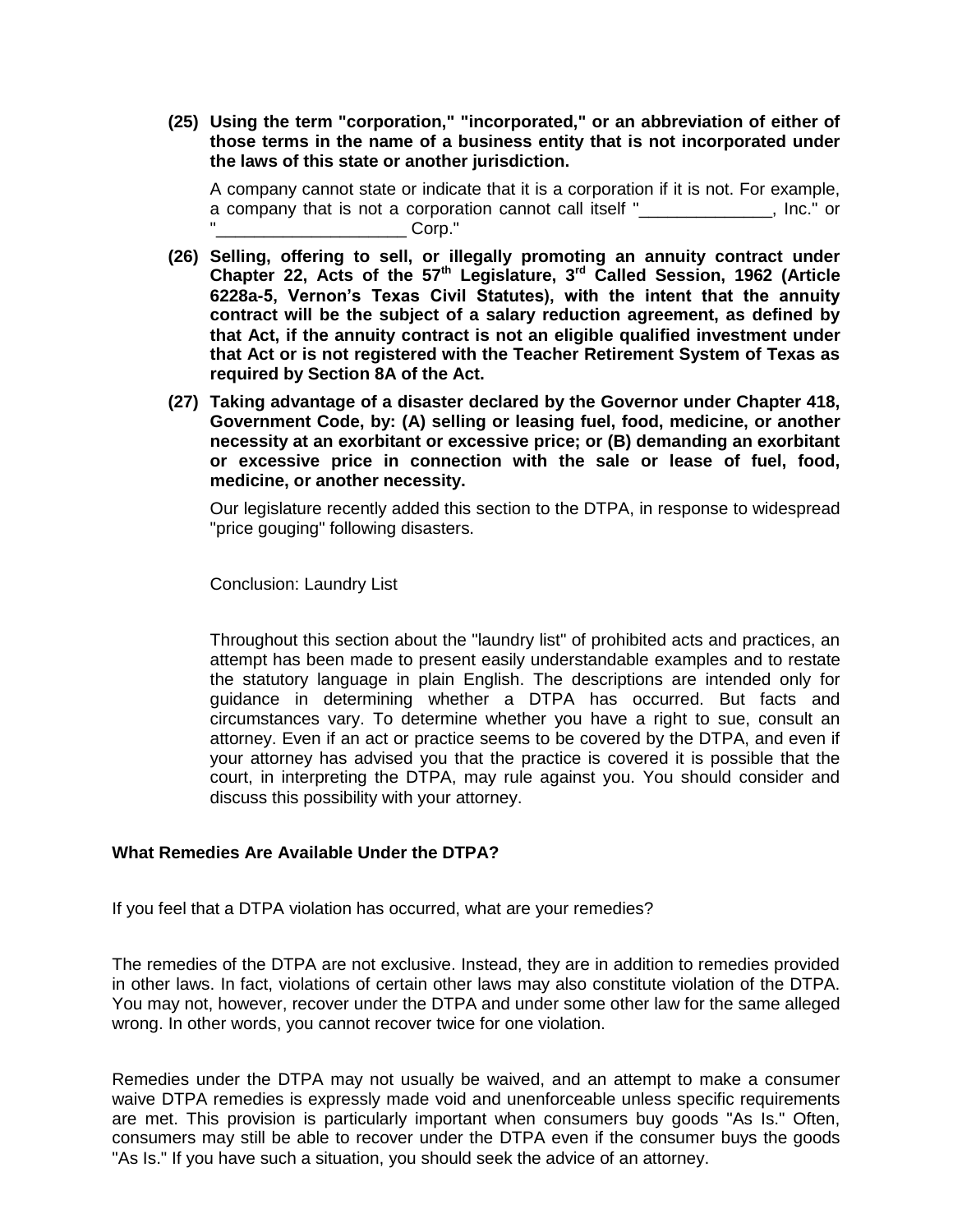## **Public Remedies**

The DTPA provides both public and private remedies for violations. Public remedies are those enforced by the Consumer Protection Division of the Texas Attorney General's Office. Public remedies include temporary restraining orders, temporary or permanent injunctions, and monetary penalties of up to \$20,000 per violation. The courts are further authorized to enter orders or judgments necessary to compensate identifiable persons for actual damages caused by their wrongful acts. In the event the person ordered to make restitution fails to do so within three months from the date of the order, the court may appoint a receiver or take possession of the assets of the person violating the order. Anyone found guilty of violating an injunction shall forfeit and pay to the state a civil penalty of not more than \$10,000 per violation, not to exceed \$50,000.

The DTPA authorizes local district and county attorneys to provide assistance to the Consumer Protection division in the commencement and prosecution of such actions. All of those authorities, however, must notify the alleged violator at least seven days prior to instituting an action and inform the alleged violator in general terms of the alleged unlawful conduct.

The DTPA provides an exemption for certain advertisers such as newspapers, magazines, radio stations, etc., except when the advertiser has actual knowledge of the false statements or has a substantial financial interest in the transaction.

Anyone wishing to report an activity believed to be in violation of the DTPA and subject to the above described public remedies, should contact the Consumer Protection Division of the Attorney General's Office in Austin, Texas, or in larger cities, contact the local Attorney General's Office.

## **Private Remedies**

When consumers suffer actual damages, they may sue under the DTPA for any of the following:

- 1. violations contained in the "laundry list", so long as the consumer relied on the act to his or her detriment;
- 2. breach of an expressed or implied warranty;
- 3. unconscionable action; and
- 4. certain violations of the Texas Insurance Code.

What may you as a consumer expect to recover in the event you are successful in a DTPA lawsuit? First, the DTPA provides for recovery of economic damages. If the court finds the wrongful conduct was "knowingly" committed, it may award up to three times the amount of economic damages, in addition to damages for mental anguish. If the act was committed "intentionally," up to three times the mental anguish damages may be awarded. The question of whether a violation was "knowing" or "intentionally" is determined by the court or jury, after considering all the facts and circumstances relating to the transaction. Also, a consumer who prevails "shall be awarded court costs and reasonable and necessary attorney fees."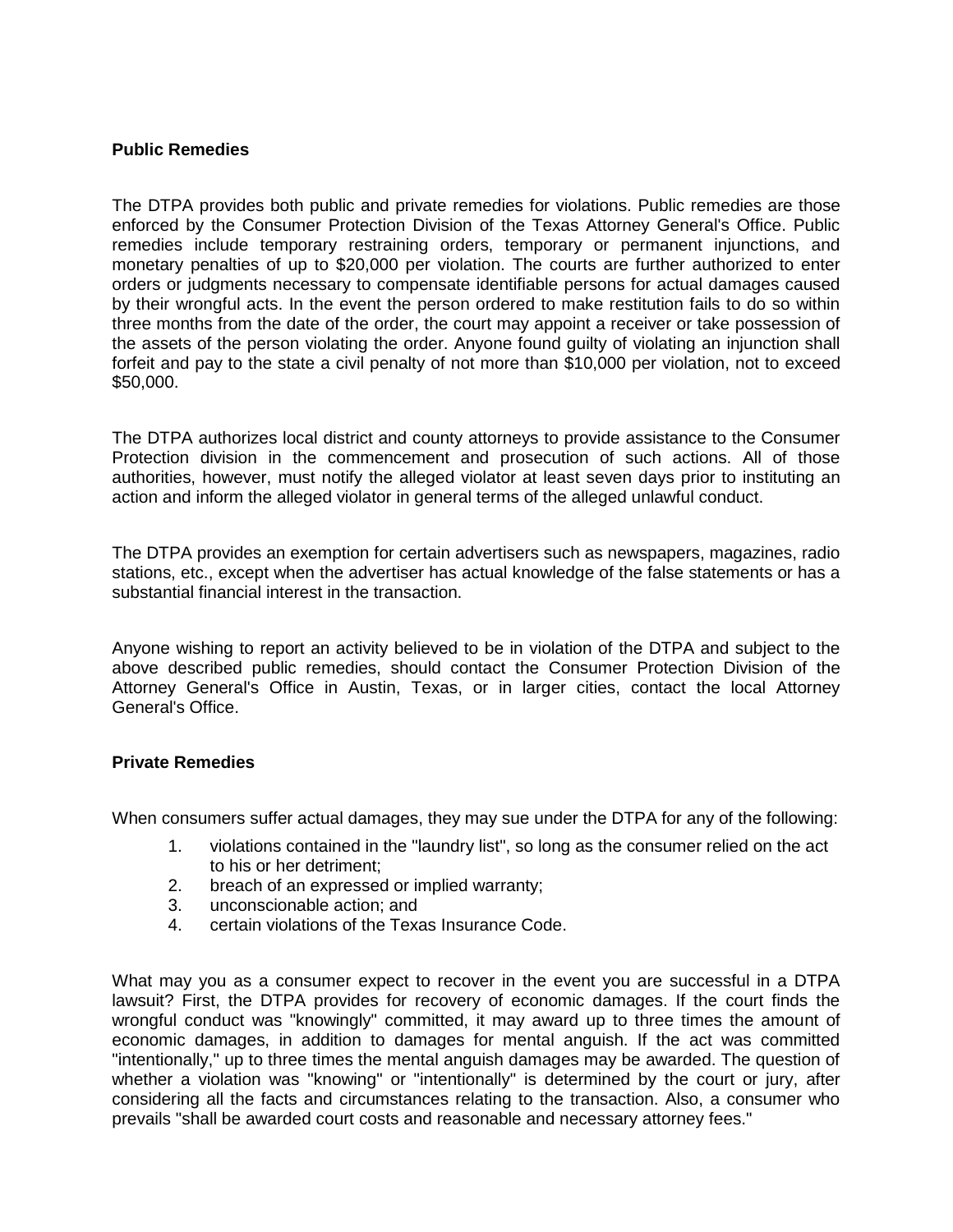Let's use an example to illustrate. Assume you prove economic damages in the sum of \$3,000. Let's further assume it was proved that the conduct of the violator was "knowingly" committed. The court or jury could then award a maximum amount of three times the economic damages. Therefore, in this example, a maximum damage recovery could be obtained in the sum of \$9,000, plus mental anguish damages, court costs and attorney's fees.

Before filing a DTPA lawsuit, a consumer must first give written notice to the alleged violator, advising the violator of the consumer's specific complaint and the amount of actual damages and expenses, including attorney fees, if any, reasonably incurred by the consumer in asserting the claim. The alleged violator has 60 days to respond; suit should not be filed during this 60 day period. But there are two exceptions: the first when it is necessary to immediately file suit in order to prevent the running of a statute of limitations, and the second when the consumer asserts the DTPA claim as counterclaim in an existing suit.

The alleged violator may, within 60 days from receipt of such notice, offer the consumer a written offer of settlement including an offer to reimburse the consumer for the attorney's fees, if any, reasonably incurred in asserting the claim up until the date of the notice. If a prior notice is not required to be given because of one of the two exceptions described above, the alleged violation may tender such settlement offer within 60 days after the service of the suit or counterclaim.

The consumer has the option of accepting or rejecting the settlement offer. In the event the consumer takes no action for 60 days after receipt of such settlement offer, the offer is deemed to have been rejected. A rejected settlement offer may be filed with the court together with an affidavit certifying its rejection. If the court finds that the amount tendered in the settlement offer is the same or substantially the same as the actual damages found, then the consumer may not recover an amount in excess of the tendered amount or the amount of actual damages found, whichever is less. The DTPA specifically provides that a tender of a settlement offer is not an admission of guilt and may be used only to determine the reasonableness of the offer.

# **Mediation**

After a DTPA lawsuit is filed, the consumer or the defendant may obtain a court order requiring mediation of the case. If a defendant makes a settlement offer at mediation or soon thereafter and the offer is rejected by the consumer, the court can limit the consumer's recovery at trial. If mediation is not requested, the defendant has a second opportunity to make an offer of settlement. The defendant may make the offer up to 90 days after the answer to the consumer's suit is filed. Then, the consumer has the option to accept or reject the offer, as set forth above.

# **Defenses**

The consumer may face certain defenses and even be liable for certain damages if he or she loses the lawsuit. If the court finds that an action by a consumer was groundless and brought in bad faith or brought for the purpose of harassment, the court shall award to the defendant reasonable and necessary attorney's fees in defending the action plus all court costs.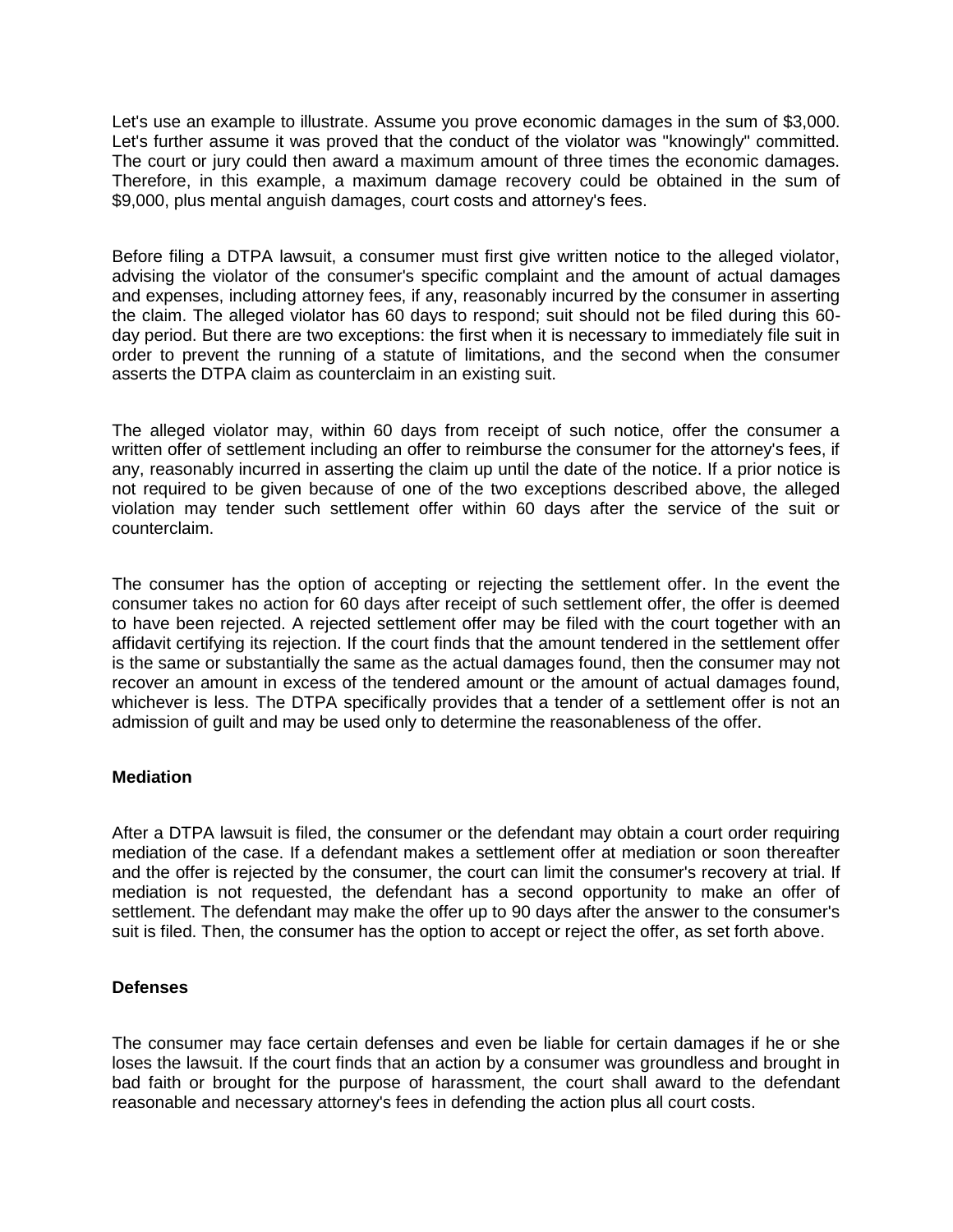As discussed above, a finding that a settlement offer is the same or substantially the same as the actual damages found, will constitute a defense to the additional damage provisions of the DTPA. Further, an offer made by the defendant within the 60-day period of the full amount claimed including expenses and attorney's fees constitutes a complete defense to a lawsuit by the consumer.

## **How Long Can You Wait to File a Suit?**

A DTPA lawsuit generally must be filed within two years after the date on which the false, misleading, or deceptive act or practice occurred. If the deceptive act took place over a period of time, then, to be safe, you should begin suit two years from the date of the first such action. Some violations of the DTPA, by their very nature are concealed or difficult to detect. In these cases, the consumer has a longer time within which to file suit; two years after he or she discovered, or in the exercise of reasonable diligence should have discovered, the occurrence of the false, misleading, or deceptive act or practice.

Finally, there is a special provision stating that, if the consumer proves that failure to begin the lawsuit within these time limits was caused by the defendant knowingly engaging in conduct solely calculated to induce the consumer to refrain from or postpone the commencement of the suit, the right to file suit may be extended for an additional 180 days. In other words, if a violator of the DTPA strings you along by promising to make good, and does this intending to make you wait past the two-year time limit, and then "changes his or her mind" once the time limit has passed, he or she may not be able to get away with the trickery.

Questions regarding the statute of limitations or time limit for filing suit are often difficult and confusing. Consulting an attorney is strongly advised. Remember that you should make your demands for correction of the problem or violation right after you discover it. If you do not get your complaint satisfied within a reasonable period of time, and after giving the alleged violator a good faith opportunity to make good, you should promptly contact a lawyer to protect your legal rights. In general, two years is the absolute maximum allowed for filing suit, but you should never wait to take action until the last minute, because you might be wrong, and thereby lose your legal rights.

# **When Should You Consult a Lawyer to Protect Your Rights?**

The safest and simplest answer to this question normally is "as soon as possible." If you wait too long, you can lose all of your legal rights. However, you generally should first make reasonable effort to have the violator correct the problem. Send a letter demanding correction of the problem and making good on the damages you have suffered. Be as clear, specific, and factual as possible. Send the letter by certified mail, return receipt requested (or hand deliver it, and get a signed receipt), and be sure to keep a copy of the letter. Talk to the appropriate people in charge, without getting angry and shouting, calmly telling them why you feel you have been treated wrongly and explaining what should be done to remedy the problem.

Give the person or business to whom you are complaining an amount of time, reasonable under the circumstances, to make good. If they flatly turn you down, or seem to be "stringing you along" without actually doing anything, then you may have no choice but to take legal action.